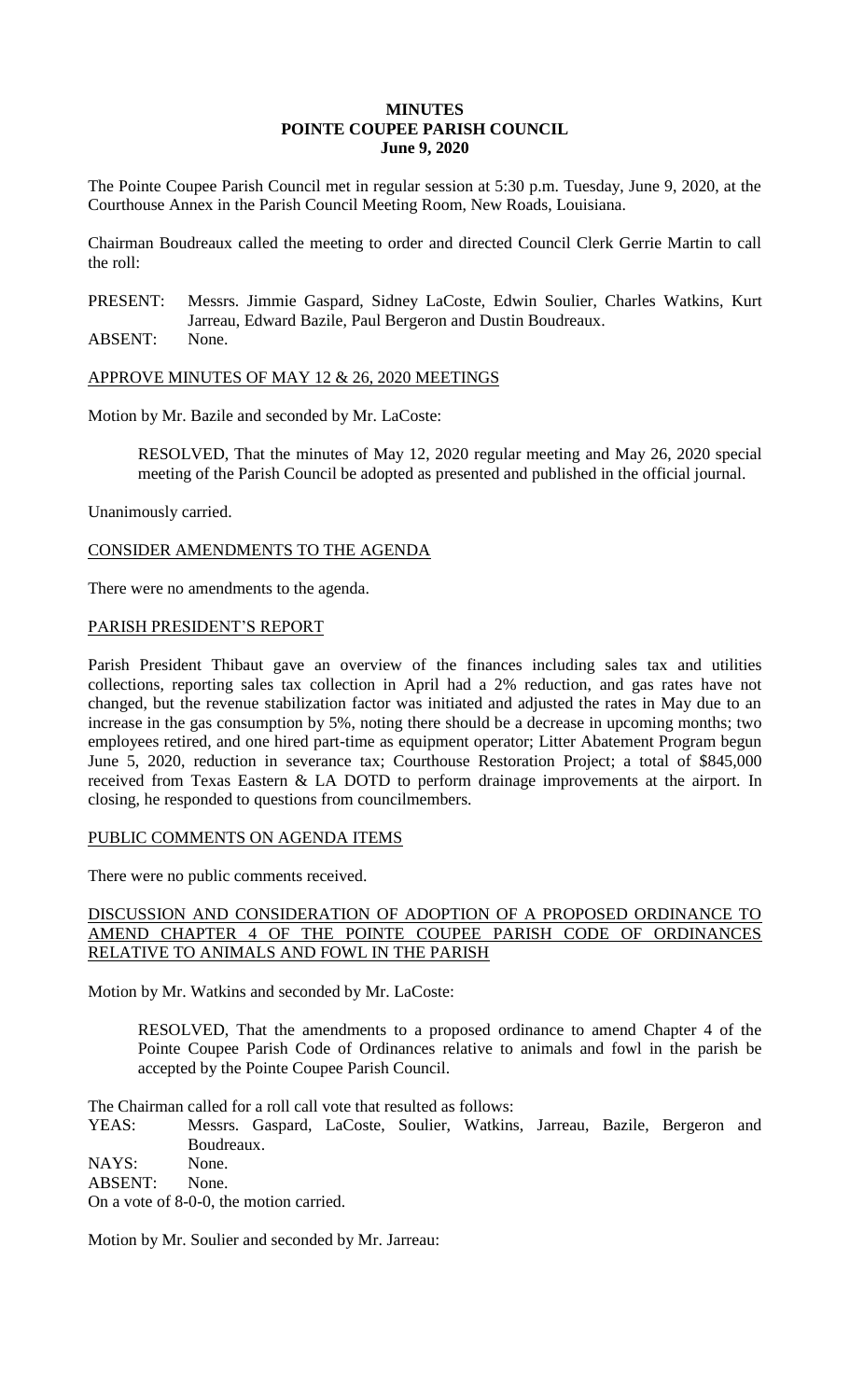RESOLVED, That a proposed ordinance to amend Chapter 4 of the Pointe Coupee Parish Code of Ordinances relative to animals and fowl in the parish be adopted with amendments by the Pointe Coupee Parish Council.

The Chairman called for a roll call vote that resulted as follows:

YEAS: Messrs. Bergeron, Bazile, Jarreau, Watkins, Soulier, LaCoste, Gaspard and Boudreaux.

NAYS: None. ABSENT: None.

On a vote of 8-0-0, the motion carried.

DISCUSSION AND CONSIDERATION OF ADOPTION OF A PROPOSED ORDINANCE TO AMEND CHAPTER 22 OF THE POINTE COUPEE PARISH CODE OF ORDINANCES RELATIVE TO SUBDIVISIONS IN THE PARISH

Motion by Mr. Bergeron and seconded by Mr. Bazile:

RESOLVED, That the amendments to a proposed ordinance to amend Chapter 22 of the Pointe Coupee Parish Code of Ordinances relative to subdivisions in the parish be accepted by the Pointe Coupee Parish Council.

The Chairman called for a roll call vote that resulted as follows:

YEAS: Messrs. Gaspard, LaCoste, Soulier, Watkins, Jarreau, Bazile, Bergeron and Boudreaux.

NAYS: None.

ABSENT: None.

On a vote of 8-0-0, the motion carried.

Motion by Mr. Bergeron and seconded by Mr. Watkins:

RESOLVED, That a proposed ordinance to amend Chapter 22 of the Pointe Coupee Parish Code of Ordinances relative to subdivisions in the parish be adopted with amendments by the Pointe Coupee Parish Council.

The Chairman called for a roll call vote that resulted as follows:

YEAS: Messrs. Bergeron, Bazile, Jarreau, Watkins, Soulier, LaCoste, Gaspard and Boudreaux.

NAYS: None.

ABSENT: None.

On a vote of 8-0-0, the motion carried.

## PUBLIC HEARING ON AN INTRODUCED PROPOSED ORDINANCE TO MAKE CHANGES TO THE POINTE COUPEE PARISH CODE OF ORDINANCES, CHAPTERS 17 THROUGH 24, TO ACCOUNT FOR THE IMPLEMENTATION OF THE POINTE COUPEE PARISH CHARTER, AND FURTHER PROVIDING WITH RESPECT THERETO, AND THEREAFTER, DISCUSSION & CONSIDERATION OF THE ADOPTION

A hearing to obtain public input to a proposed ordinance to make changes to the Pointe Coupee Parish Code of Ordinances, Chapters 17 through 24, to account for the implementation of the Pointe Coupee Parish Charter, and further providing with respect thereto was conducted at 5:49 p.m. on Tuesday, June 9, 2020 at the Parish Council Meeting Room, Courthouse Annex, 160 East Main Street, New Roads, Louisiana.

Chairman Boudreaux noted that Chapter 22 was excluded from Chapters 17 through 24 because it is the Subdivision Ordinance previously adopted.

There were no objections received orally or written to the ordinance.

Motion by Mr. Soulier and seconded by Mr. Gaspard: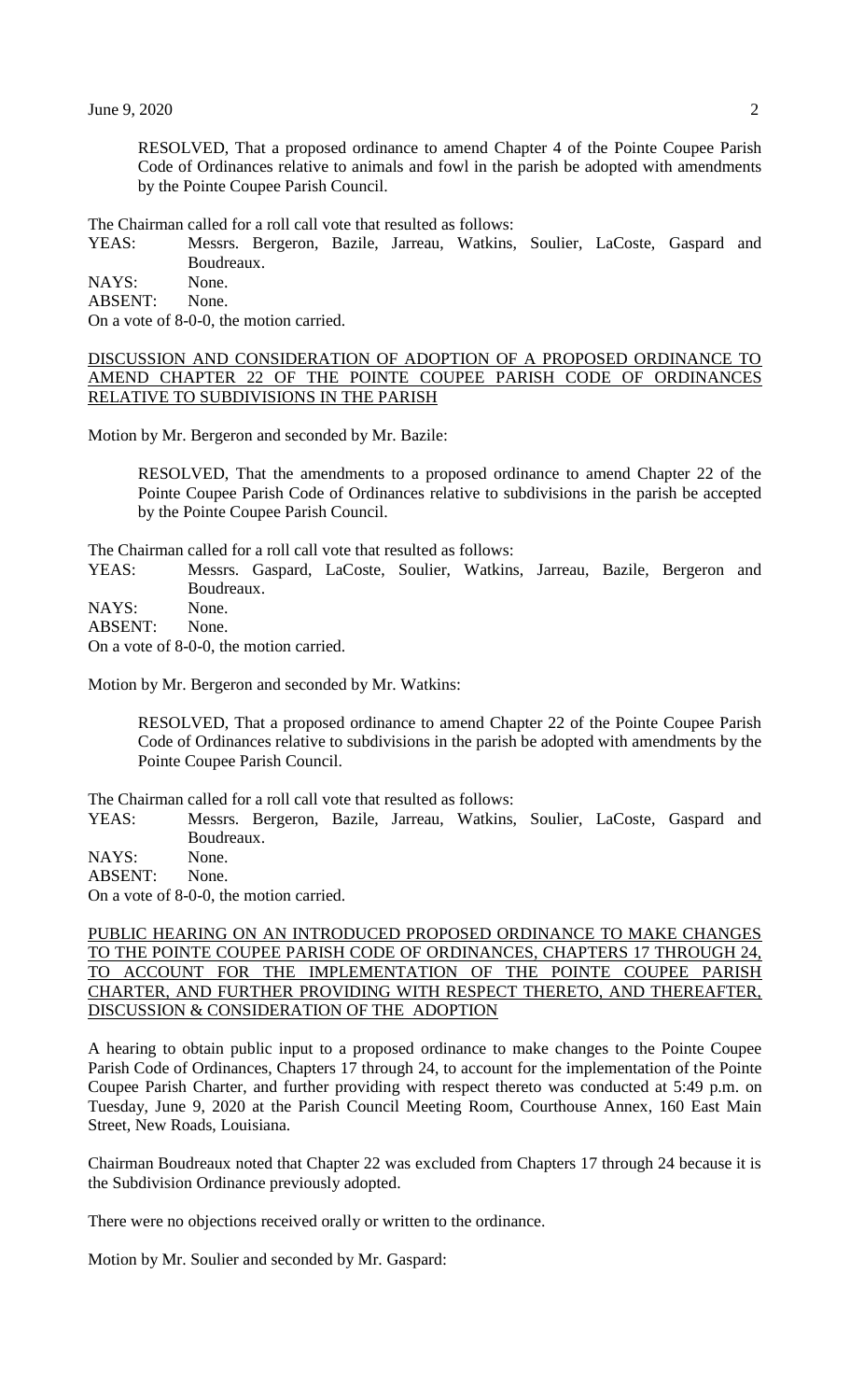RESOLVED, That the amendments to a proposed ordinance to make changes to the Pointe Coupee Parish Code of Ordinances, Chapters 17 through 24, to account for the implementation of the Pointe Coupee Parish Charter, and further providing with respect thereto be accepted by the Pointe Coupee Parish Council.

The Chairman called for a roll call vote that resulted as follows:

YEAS: Messrs. Gaspard, LaCoste, Soulier, Watkins, Jarreau, Bazile, Bergeron and Boudreaux.

NAYS: None.

ABSENT: None.

On a vote of 8-0-0, the motion carried.

Motion by Mr. LaCoste and seconded by Mr. Soulier:

RESOLVED, That a proposed ordinance to make changes to the Pointe Coupee Parish Code of Ordinances, Chapters 17 through 24, to account for the implementation of the Pointe Coupee Parish Charter, and further providing with respect thereto be adopted with amendments by the Pointe Coupee Parish Council.

The Chairman called for a roll call vote that resulted as follows:

YEAS: Messrs. Bergeron, Bazile, Jarreau, Watkins, Soulier, LaCoste, Gaspard and Boudreaux.

NAYS: None.

ABSENT: None.

On a vote of 8-0-0, the motion carried.

## PUBLIC HEARING ON AN INTRODUCED PROPOSED ORDINANCE TO AMEND THE POINTE COUPEE PARISH CODE OF ORDINANCES RELATIVE TO THE ADOPTION OF THE 2015 PARISH OF POINTE COUPEE ROAD RATING REPORT WITH AMENDMENTS, AND THEREAFTER, DISCUSSION & CONSIDERATION OF THE ADOPTION

A hearing to obtain public input to a proposed ordinance to amend the Pointe Coupee Parish Code of Ordinances relative to the adoption of the 2015 Parish of Pointe Coupee Road Rating Report with amendments was conducted at 5:52 p.m. on Tuesday, June 9, 2020 at the Parish Council Meeting Room, Courthouse Annex, 160 East Main Street, New Roads, Louisiana.

Attorney Bill Shockey, representing landowner L. J. Grezaffi, appeared before the council to ask their consideration of amending the ordinance to change the length of Lee Lane at Batchelor to 12,450 ft. to extend the road and allow Mr. Grezaffi public access to his property. Currently the road has a length of 8,472 ft. as noted in the 2015 Road Rating Report.

Land Surveyor Cletus Langlois commented on his survey in 1989 of Lee Lane Extension and reference past survey maps of Lee Lane being designated as a public road up to 12,450 ft.

Mr. Grezaffi reported on his property being land locked because the parish is not recognizing the full length of Lee Lane as a public road, and asked that all evidence he presented at the meeting be considered by the council.

President Thibaut commented on the research of documents and survey maps resulting in Lee Lane being a public road and having a length of 8,472 ft. as noted in the 2010 & 2015 Road Rating Reports. After discussion, he recommended adopting the ordinance as presented with amendments.

Motion by Mr. Gaspard and seconded by Mr. Boudreaux:

RESOLVED, That the amendments to a proposed ordinance to amend the Pointe Coupee Parish Code of Ordinances relative to the adoption of the 2015 Parish of Pointe Coupee Road Rating Report with amendments be accepted by the Pointe Coupee Parish Council.

The Chairman called for a roll call vote that resulted as follows: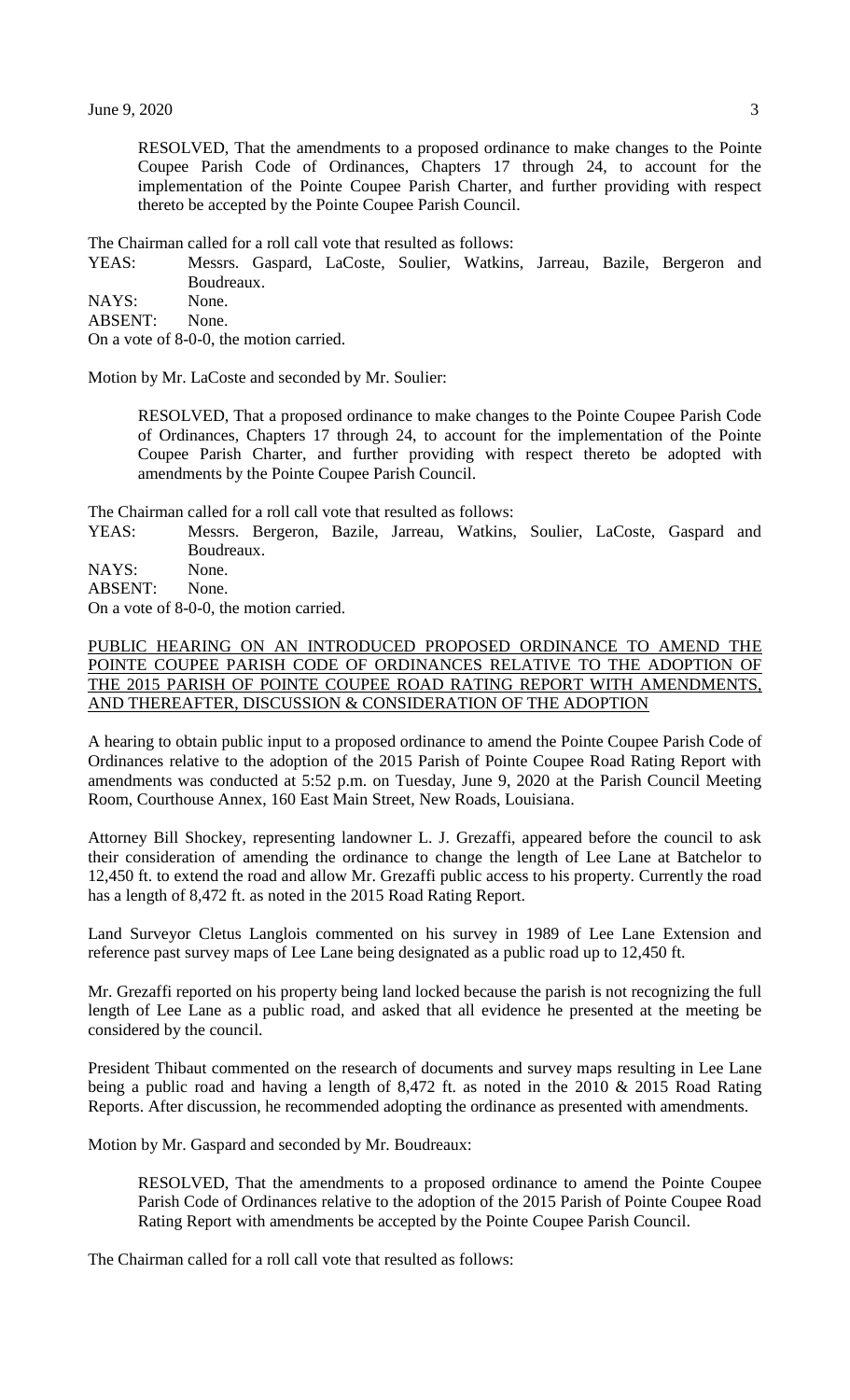June 9, 2020 4

YEAS: Messrs. Gaspard, LaCoste, Soulier, Watkins, Jarreau, Bazile, Bergeron and Boudreaux. NAYS: None. ABSENT: None. On a vote of 8-0-0, the motion carried.

Councilman Jarreau commented that even though the council is moving forward with adoption of the Road Rating Report, any additional documents presented by Mr. Grezaffi regarding Lee Lane could be considered by the council.

Motion by Mr. Jarreau and seconded by Mr. Gaspard:

RESOLVED, That a proposed ordinance to amend the Pointe Coupee Parish Code of Ordinances relative to the adoption of the 2015 Parish of Pointe Coupee Road Rating Report be adopted with amendments by the Pointe Coupee Parish Council.

The Chairman called for a roll call vote that resulted as follows:

YEAS: Messrs. Bazile, Jarreau, Soulier, LaCoste, Gaspard and Boudreaux.

NAYS: Messrs. Bergeron and Watkins.

ABSENT: None.

On a vote of 6-2-0, the motion carried.

PUBLIC HEARING ON AN INTRODUCED ORDINANCE TO AMEND SECTIONS 6-1 AND 6-2 OF CHAPTER 6, ARTICLE I OF THE POINTE COUPEE PARISH CODE OF ORDINANCES RELATIVE TO RESIDENTIAL AND COMMERCIAL BUILDING PERMITS AND SANCTIONS FOR VIOLATION, AND THEREAFTER, DISCUSSION & CONSIDERATION OF THE ADOPTION

A hearing to obtain public input to a proposed ordinance to amend Sections 6-1 and 6-2 of Chapter 6, Article I of the Pointe Coupee Parish Code of Ordinances relative to residential and commercial building permits and sanctions for violation was conducted at 6:31 p.m. at 5:30 p.m., Tuesday, June 9, 2020 at the Parish Council Meeting Room, Courthouse Annex, 160 East Main Street, New Roads, Louisiana.

There were no objections received orally or written to the ordinance.

Motion by Mr. Bergeron and seconded by Mr. LaCoste:

RESOLVED, That the amendments to a proposed ordinance to amend Sections 6-1 and 6-2 of Chapter 6, Article I of the Pointe Coupee Parish Code of Ordinances relative to residential and commercial building permits and sanctions for violation be accepted by the Pointe Coupee Parish Council.

The Chairman called for a roll call vote that resulted as follows:

YEAS: Messrs. Gaspard, LaCoste, Soulier, Watkins, Jarreau, Bazile, Bergeron and Boudreaux.

NAYS: None.

ABSENT: None.

On a vote of 8-0-0, the motion carried.

Motion by Mr. Soulier and seconded by Mr. Bazile:

RESOLVED, That a proposed ordinance to amend Sections 6-1 and 6-2 of Chapter 6, Article I of the Pointe Coupee Parish Code of Ordinances relative to residential and commercial building permits and sanctions for violation be adopted with amendments by the Pointe Coupee Parish Council.

The Chairman called for a roll call vote that resulted as follows: